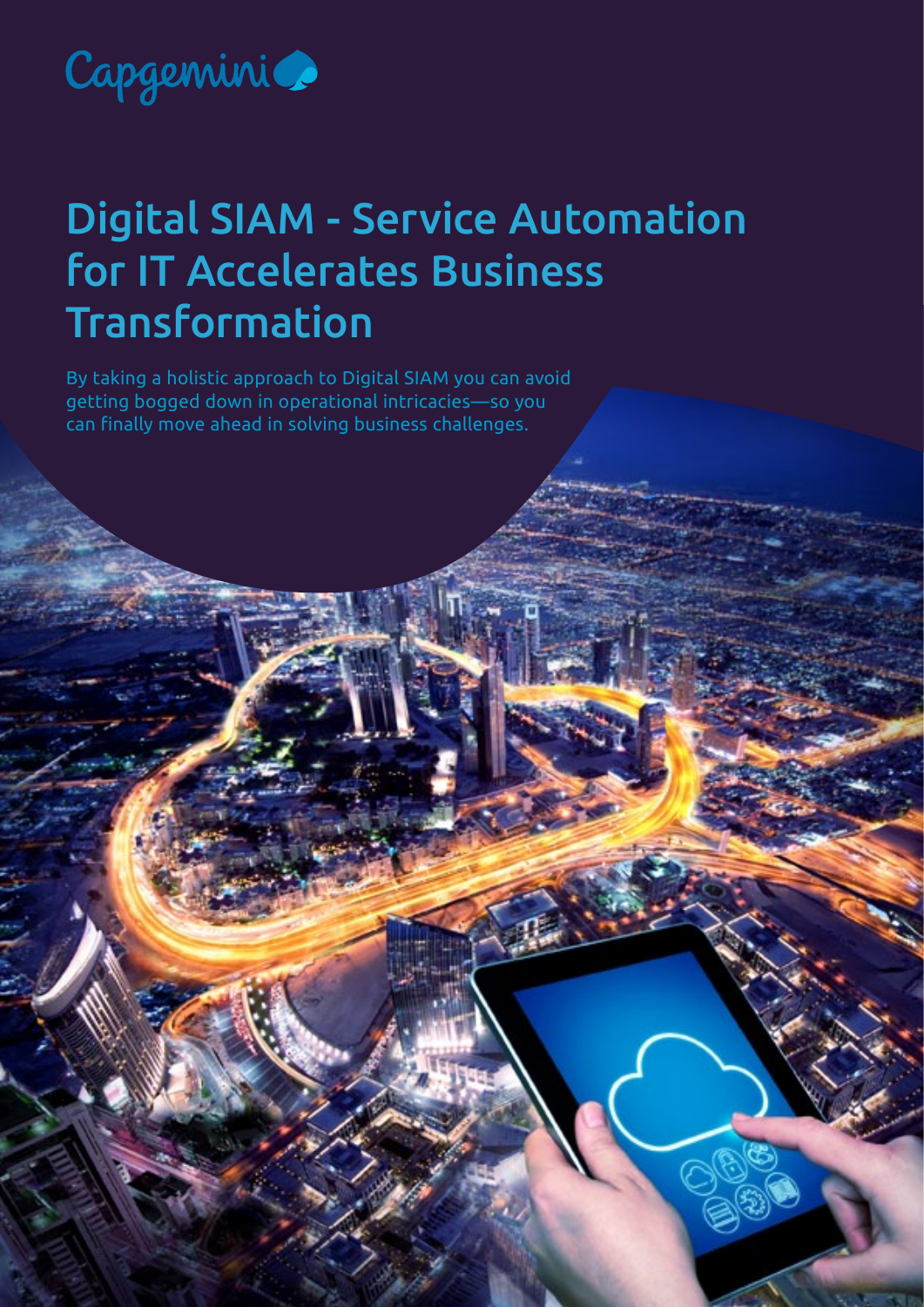## You Already Have a Service Integrator. Is it the Right One?

The explosion of Digital engagement and social media, mobile computing, and Big Data analytics has created an upward spiral in the number of applications, infrastructure resources, and suppliers that need to be managed. In fact, according to research by HP, approximately 60 percent of organizations now have at least five service providers for apps alone, and the average number of IT service providers is more than 30. Those numbers are likely to increase exponentially in the years ahead as everything moves to the "as-a-service" model.

This means at almost all large enterprises someone has already assumed the role of service integrator (the primary operational interface between the company and its IT service providers, with accountability for service performance). In many cases, that "someone" is in the internal IT organization; in other cases it's simply the largest supplier; in still other cases it's a specialist in a critical application such as ERP.

Ask yourself: Is your current service integrator really the best fit for your strategic requirements? Can your service integrator deliver comprehensive Digital SIAM capabilities, today and moving forward? Is your service integrator helping to align IT with business objectives—or getting in the way?

To answer those questions, you need to consider the full range of capabilities and business advantages a Digital SIAM solution should deliver.

## Attributes of an Effective Digital SIAM Solution

The sheer volume of SIAM vendors and offerings on the market has exploded—but the attributes of an effectual Digital SIAM solution remain the same. Here are the key characteristics Capgemini considers to be essential in a Digital SIAM solution, along with Capgemini's competitive differentiation in each category.

#### **It's comprehensive.**

First and foremost, the SIAM solution must integrate everything—including operations, programs, performance, and planning—so that the enterprise can bridge the gap between IT capabilities and business objectives.

- 
- 
- 

**• Operations** refers primarily to the ITIL processes (incident, problem, change, asset, configuration, etc.), along with security and continuity.

**• Programs** include initiatives and projects that effect change in an organization (as opposed to steady-state operations).

**• Performance** refers to the service and financial reporting, which all too often are disjointed today because everyone reports only on "their piece."

## Introduction

SIAM (Service Integration and Management) has made the transition from novel concept to strategic imperative at most large enterprises. It is now seen as the key to solving all kinds of challenges—from improving the quality and consistency of IT services, to streamlining IT operations enabling a low risk move to the cloud, to reining in the chaos of multi-sourced supplier management and unleashing the Digital agenda with Fast IT and Dev-Ops.

The business value of SIAM is very real; however the term itself is used so inconsistently by vendors, analysts, the press, and enterprises that it is in jeopardy of losing all meaning, much the same way "open systems" was stripped of significance in the 1990s. And that is a serious issue, because it means many companies are not accurately assessing the possibilities of SIAM, not implementing SIAM solutions that truly align with business objectives, and not extracting full value from SIAM solutions.

It's time to get back to SIAM as it was originally conceived—with the focus on "integration." SIAM is not the same thing as service management; it is about bringing together separately contracted and supplied IT service providers to ensure they consistently work together to deliver business benefits. And that requires a comprehensive approach, not piecemeal connections, ad-hoc policies, and one-off solutions.

Capgemini is the one partner that can deliver Digital SIAM solutions that truly integrate all aspects of the environment—operations, projects, performance, and planning—so that your enterprise can bring consistency to service delivery, manage the complexities of multi-sourcing, convert data into intelligence that drives business process improvement, and accelerate business transformation initiatives.

This paper describes the impetus behind a more comprehensive approach to SIAM, the attributes of a holistic Digital SIAM approach, and Capgemini's unique capabilities in delivering on the demands.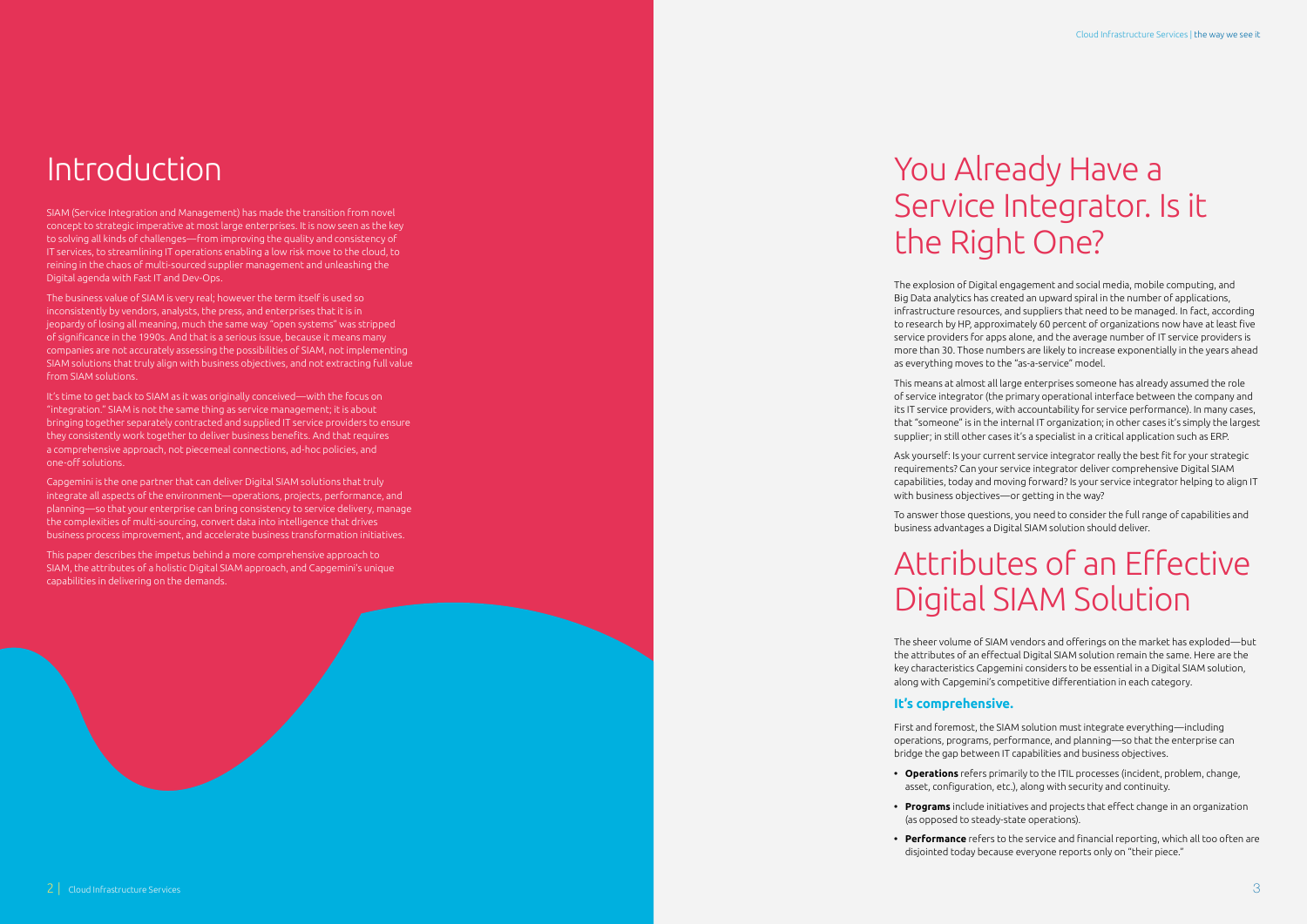

• **Planning** includes all of the refresh, capacity, availability, and technology planning considerations in formulating a path forward for an organization.

Capgemini's Digital SIAM solutions fully account for these four categories. Equally important, Capgemini keeps the focus on higher-level business results: integrating services with business demand, financial planning, reporting, risk assessment, and change management. The result is that Capgemini's offerings serve everyone—not just IT but also end users and business stakeholders.

#### **It's real.**

Many vendors offer assessments of IT maturity levels, transformation readiness, SIAM strategies, and so on. Look beyond their preparatory "drawing board" services and inquire what tangible Digital tools and technologies they can offer to actually implement and deploy an integrated Digital SIAM solution.

Capgemini is the one vendor that can provide real, proven blueprint collateral covering all of the elements of SIAM, along with the ready-made platform and tools required to implement your Digital SIAM strategy and speed time to value. Service offerings include:

**• Digital SIAM Blueprint:** Capgemini's patent-pending blueprint covers all of the policies, processes, and procedures that need to be followed to implement Digital SIAM, configured for your specific needs and requirements. It is the result of many years of real-world experience and deep operational expertise from literally hundreds of Capgemini Digital SIAM specialist practitioners around the world.

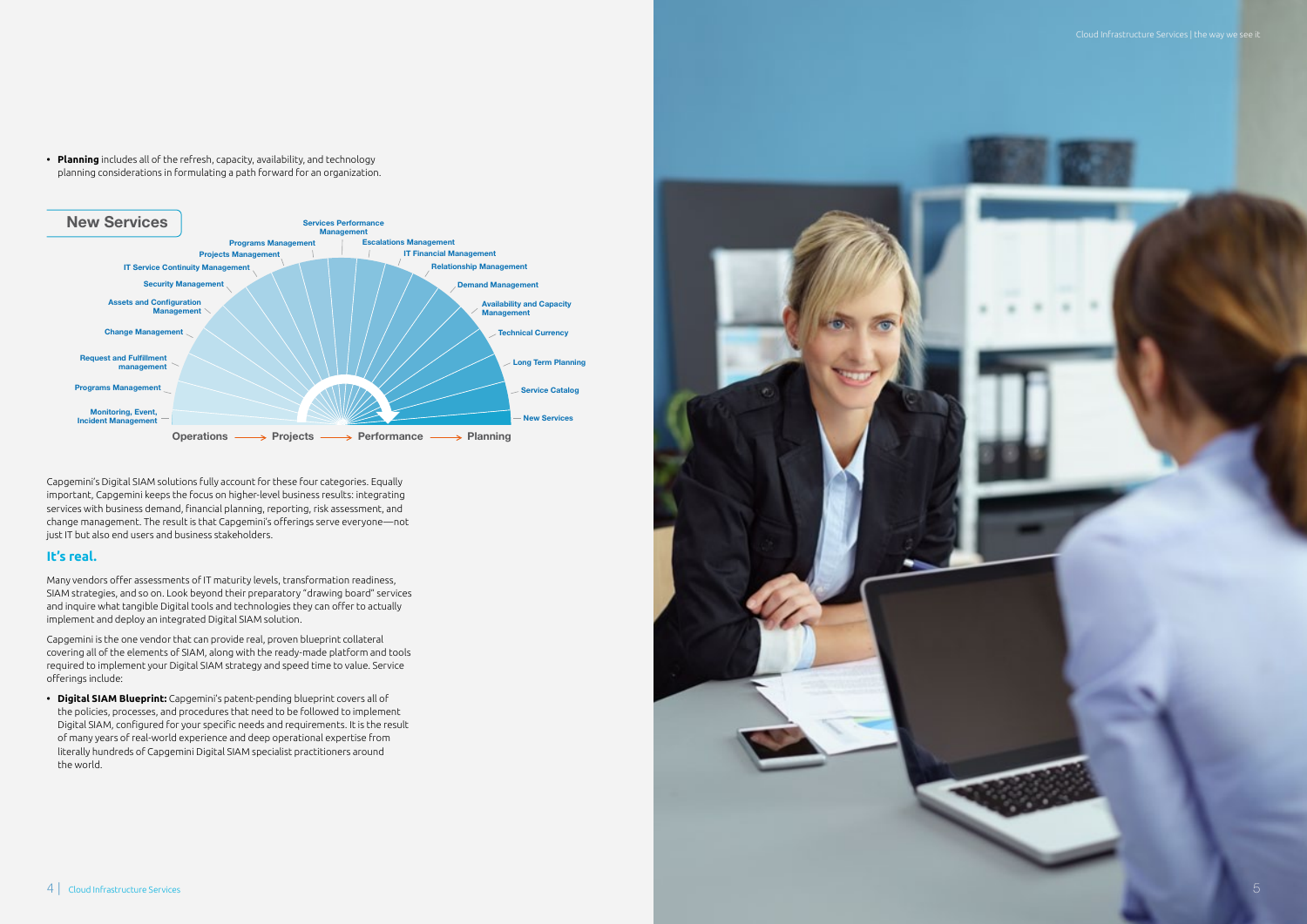#### **It gives you ONE version of the truth.**

Capgemini delivers Digital SIAM with universal adherence to a single operating model. That means defined policies, processes, and procedures—and the use of integrated tooling and automation—are operationally bound together. The result is ONE version of the truth; ONE service catalog, ONE performance report, ONE financial summary—ONE integrated service.

It delivers value other integrators don't even see.

A comprehensive approach to SIAM also allows the enterprise to achieve new benefits other vendors cannot provide. To cite just one example, Capgemini's Digital SIAM solutions make it possible to use service desk data to drive business process improvements and optimize infrastructure investments.

## Realize the Possibilities of

# Digital SIAM

IT service delivery is evolving rapidly. Forward-looking enterprises are beginning to recognize that "service management" is no longer sufficient, in and of itself, to deliver the business objectives they seek. If you truly want to improve the quality and consistency of IT services and reduce business risk, you must do more than manage IT assets; you must integrate. And you must take a comprehensive approach to integration, because multiple providers will not do that of their own

accord.

We urge you to think not only about the promise and potential benefits of Digital SIAM but also the realities of implementation. It will help you see requirements you may have missed; it will focus your evaluation of solution options on what matters most; and it will help you reap the rewards of service integration sooner and accelerate your business transformation strategy.

- **• Digital SIAM Platform:** In conjunction with the process blueprint offering, Capgemini can deliver a standardized, packaged, integrated tooling architecture and specific best-of-breed tools to implement the Digital SIAM blueprint. Our integrated toolset provides the application stack supporting the Digital SIAM Blueprint (Policy, Process, Procedures) linking IT to the business, and includes ticketing, asset, service performance reporting, IT financial management, program management, training, and a portal to bind it all together. This is Service Automation for IT.
- **• CCO (Contract Compliance & Optimization) Services:** These services provide end-to-end contract management for complex relationships through a base of contract management processes, so clients can recapture lost revenue and manage the entire contract lifecycle.

#### **It's proven with real customers.**

Vendor claims are of limited value if no one has actually deployed the vendor's solutions. Capgemini has many referenceable Digital SIAM clients. Capgemini was an early entrant in the SIAM market more than a decade ago, and since that time we have continuously improved, built on past success, integrated new processes, and refined existing processes to retain our position as market leader. We continue to extend our Digital SIAM Platform to increase the level of Service Automation available as technologies have matured.

Simply put, we know this material better than anyone in the industry, and our success with customers lends credence to our claims. In fact, we are so confident in our capabilities that we are willing to be an independent service integrator if the client desires independence and the situation warrants. Very few others in the industry will do this.

#### **It reduces risks and costs while improving service quality.**

With Capgemini's Digital SIAM solutions, costs and risks decrease as technologies and suppliers are more effectively aggregated, integrated, and managed; processes become repeatable and reliable; and service levels improve because they are benchmarked, monitored, and services remediated more consistently and effectively.

#### **It's implemented collaboratively and creates transparency.**

A solution is more than processes and tools. Capgemini brings to the table a team of professionals who have the right experience, who understand the unique needs of each client, and who truly collaborate with your team and your suppliers to deliver success. We deliver end-to-end services, but we do it in the context of our collaborative business experience, which means that we empathize with both client and supplier and we create transparency of information within the enterprise.

#### **It's enterprise-grade.**

SIAM should increase the reliability, performance, security, and user experience of IT services, not simply aggregate them under IT control. Capgemini Digital SIAM solutions replace "enterprise-light" deployment options with true enterpriseclass tools and infrastructure; they also establish and adhere to stringent SLA benchmarks such as performance, uptime, and scalability.